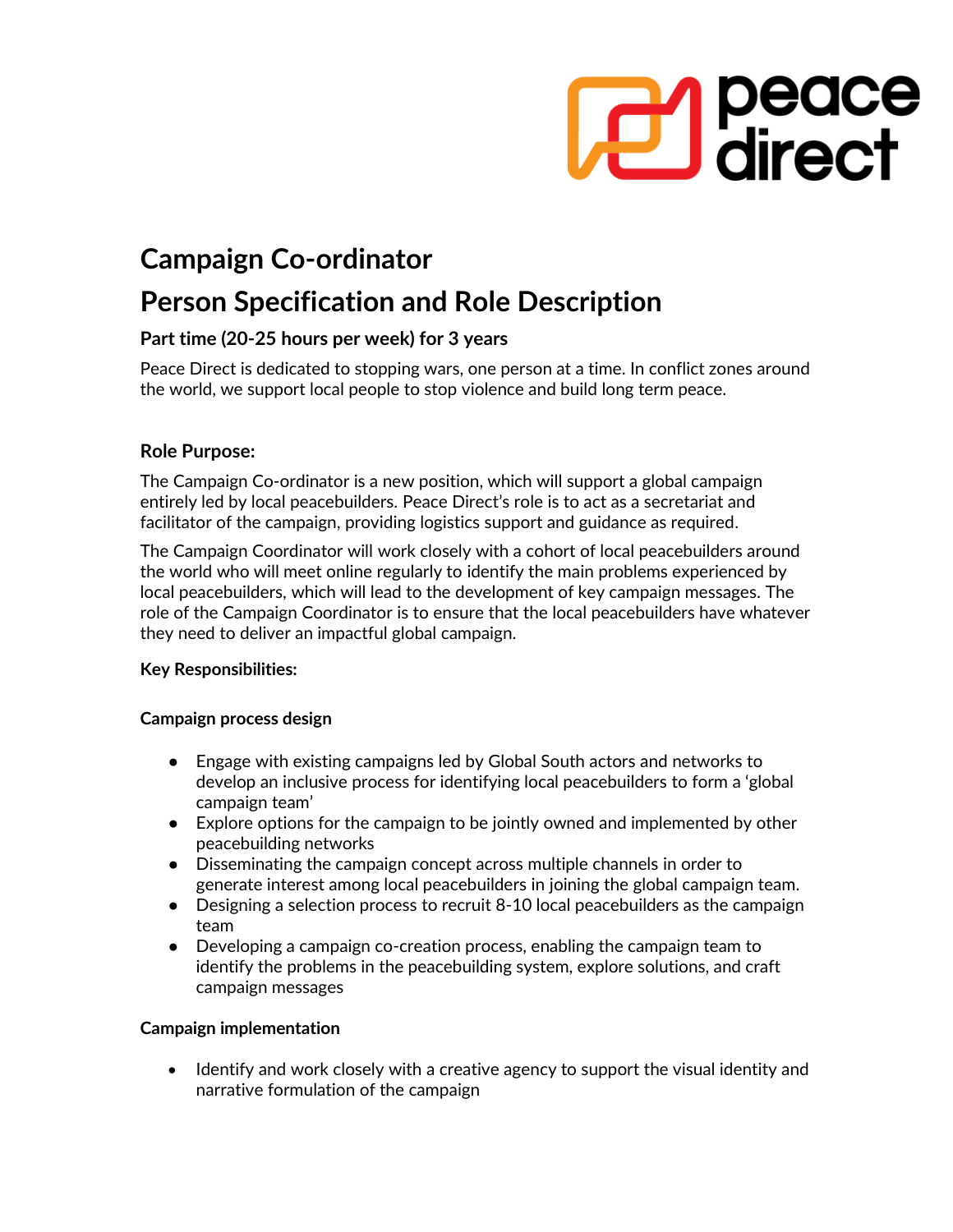- Provide regular 'touch points' for the campaign team to share ideas and brainstorm together
- Facilitate any training and coaching necessary for the campaign team
- Collaborate with other peacebuilding networks to ensure that the campaign is adopted by others
- Promote the campaign on Peace Direct's social media through stories from local peacebuilders, video interviews etc
- Working closely with Peace Direct's communications and advocacy teams, ensure that the campaign is integrated into Peace Direct's other work
- Writing and producing other digital promotional material as required.
- Organising in-person events for the global campaign team to meet periodically and to participate in other global meetings

#### **Knowledge management and MEL**

- Establish a knowledge management framework to ensure that the entire process, from campaign co-creation to execution is documented
- Develop, with the campaign team, a set of indicators for the success of the campaign, with metrics being collected regularly
- Optimise and make full use of existing digital analytics where appropriate to track any digital campaign components
- Promote the knowledge and learning widely across the sector and internally within Peace Direct

## **Logistical support**

- Ensure stipends to campaign team are paid regularly by liaising with colleagues in the Finance and Operations Team
- Provide any other support services to the campaign group as needed

## **This role sits in the Fundraising and Communications team. All members of the Fundraising and Communications team are expected to:**

Contribute to the strengthening of Peace Direct's reputation as a leading peacebuilding organisation:

- Be a 'brand champion', ensuring key messaging, materials and visuals are in line with PD's core brand values and identity.
- Represent PD at external events.

Develop excellent internal relationships:

- Work closely with PD colleagues to help deliver PD's strategy.
- Help ensure that the Fundraising and Communications team is fully integrated into all other aspects of PD's work.
- Perform any other tasks as directed by the Head of Fundraising and Communications, and the Chief Executive.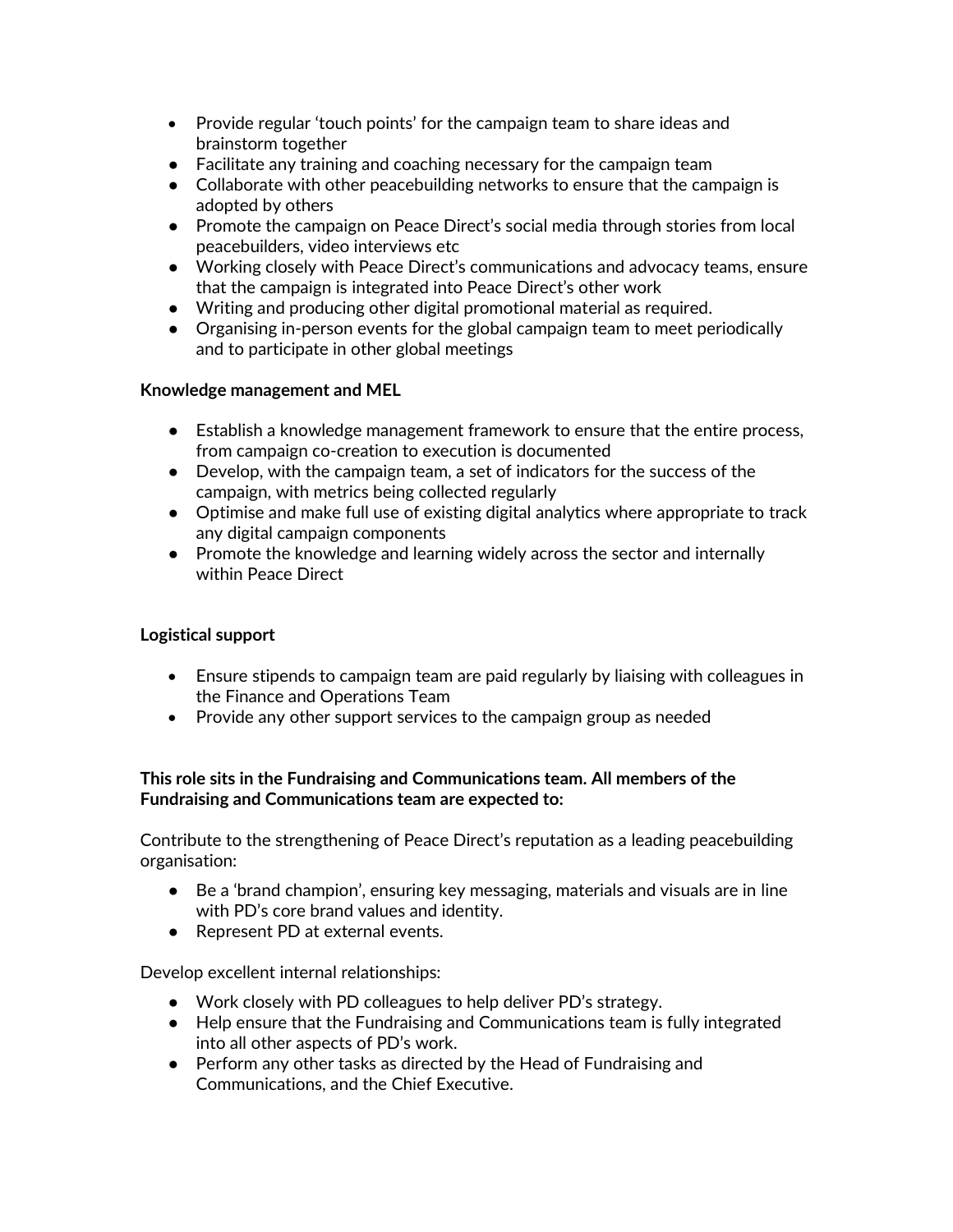Support organisational learning:

- Ensure that learning from projects is adequately captured and disseminated throughout PD.
- Work with colleagues to promote organisational learning.
- Ensure that other staff within the organisation have adequate knowledge about PD's fundraising and communications to enable them to do their jobs effectively.

#### **Travel:**

● Occasional international travel to represent PD.

#### **Environment:**

- The position is based remotely, in any country
- Out of hours work and occasional travel, sometimes at short notice.

#### **Discretion to Act:**

Working within the framework of the strategic plan, the post holder will take responsibility for their own work and for reaching targets.